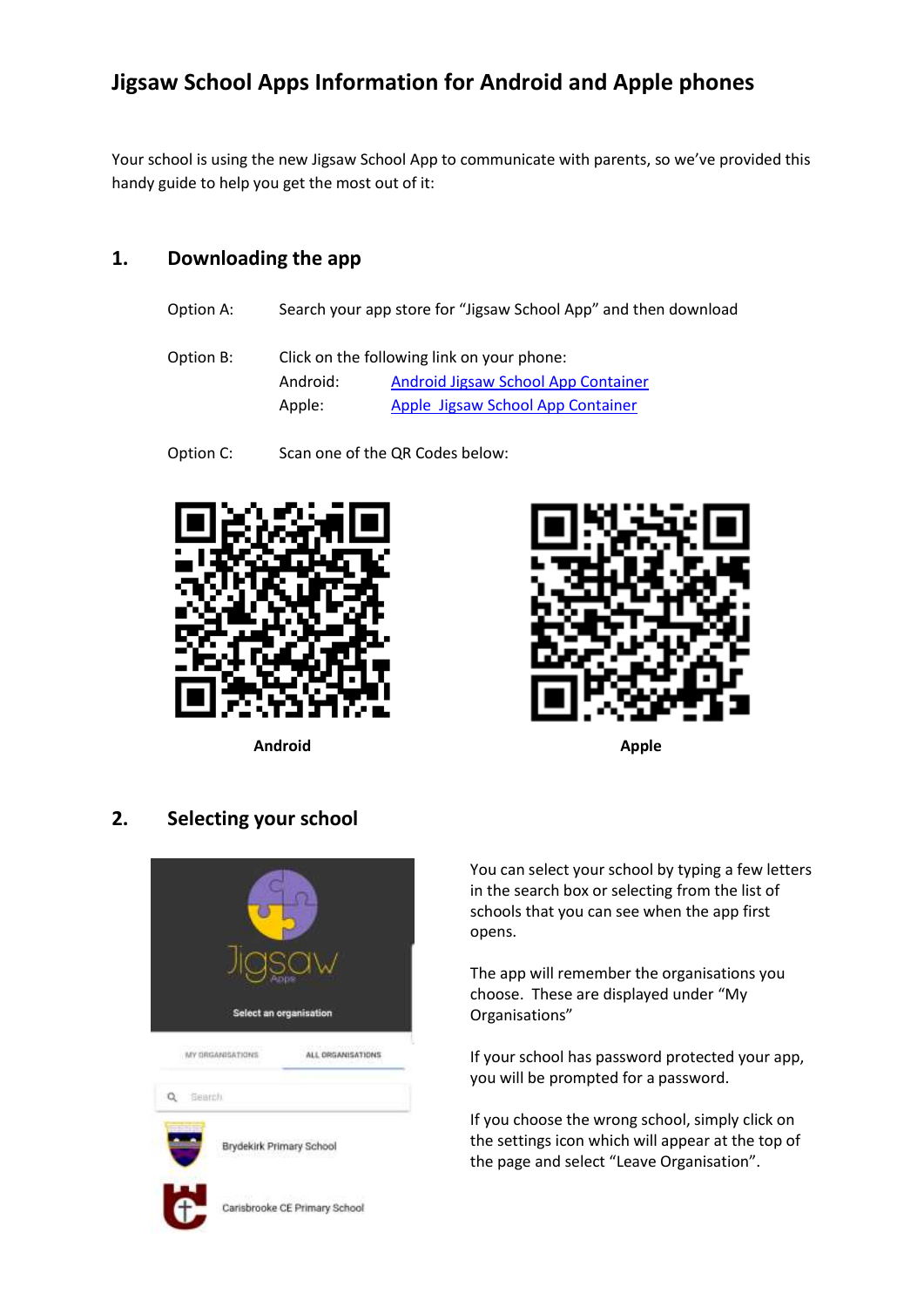## **3. Setting up the app**



#### **Home Screen**

Select the settings icon (top right of the screen) and you will be presented with the menu on the next page.

## **Settings Screen**

Once you're on the settings page you'll see a number of options.

You can choose the way that the app menu displays on your phone; either a list or a grid. We prefer a grip menu, but we thought we'd give you a choice!

If you click on "Change organisation" you can see "My Organisations" and the schools you have previously selected – you will receive notifications for all of these. You can leave an organisation by clicking on the "Leave organisation" option on the settings page.

| <b>Group membership</b>                                                                                                                                                         |  |
|---------------------------------------------------------------------------------------------------------------------------------------------------------------------------------|--|
| Oak Mount Academy has set up the following groups to.<br>share information. To join a group, tap it in the list and enter<br>the password provided to you by Oak Mount Academy. |  |
| The password for one of more of your groups has changed.<br>Tap the group to update the password so that you don't miss<br>any items.                                           |  |
| My groups                                                                                                                                                                       |  |
| Governors                                                                                                                                                                       |  |
| Available groups                                                                                                                                                                |  |
| Test                                                                                                                                                                            |  |
| test 2                                                                                                                                                                          |  |



## **Group Membership**

Your school is able to set up one or more private groups. These are displayed under "Group membership".

You will need a password to access these and once you have joined, your groups will be displayed under "My groups".

Your school may change the password of the groups from time-to-time, and if this happens, a red triangle will appear next to the group you previously had access to. To rejoin, please request a new password from the school.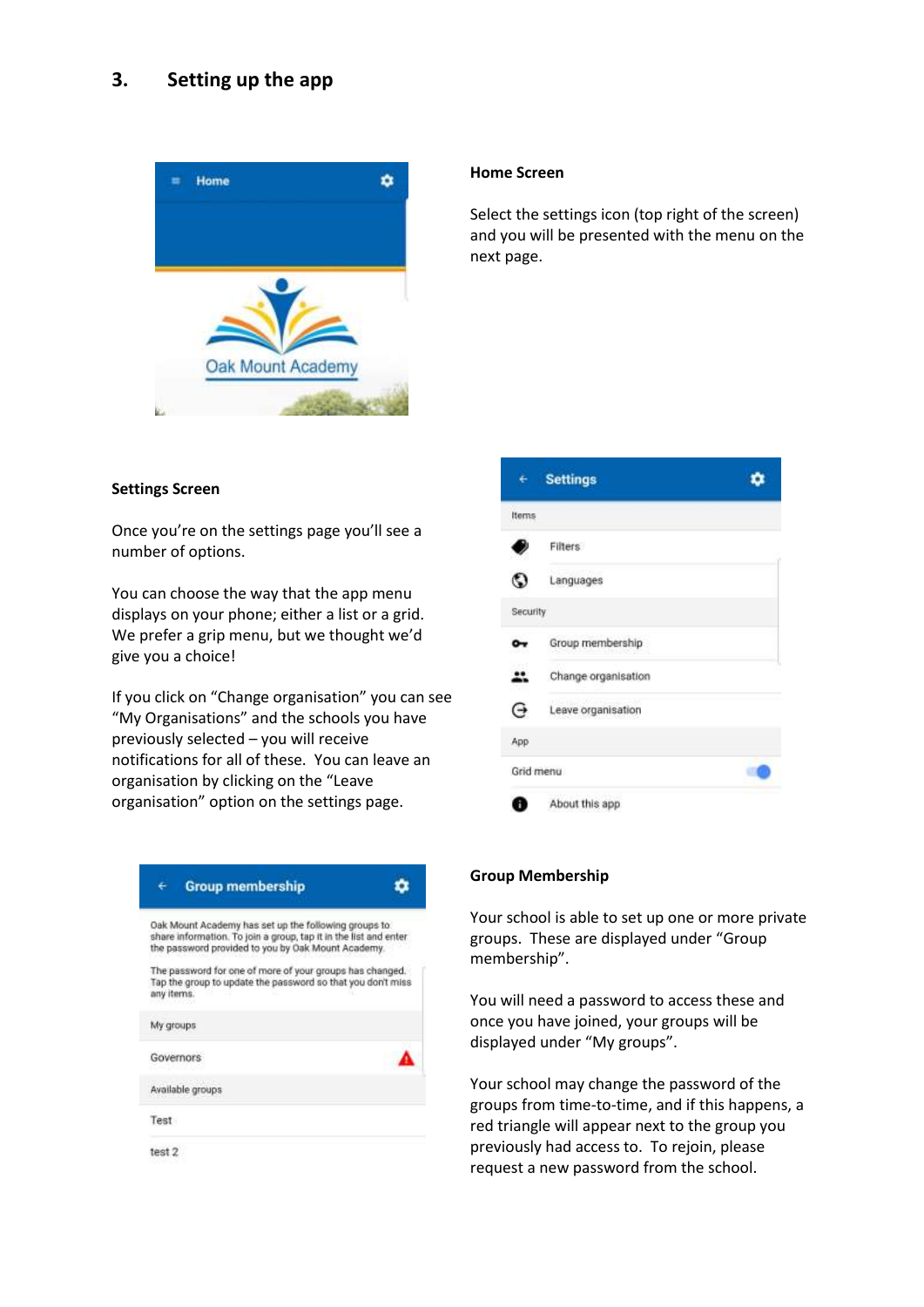#### **Languages Screen**

If your school subscribes to our Languages feature, you can select this option from the settings page and you can choose from a list of the languages they are offering.

All of your news and calendar dates will be automatically translated to the language you select.

| <b>Filters</b>                                                                                                                                                                                    |  |
|---------------------------------------------------------------------------------------------------------------------------------------------------------------------------------------------------|--|
| Some items may be tagged to indicate what they are about.<br>If some tags aren't of interest to you then you can disable<br>them here. This will also control which notifications you<br>receive. |  |
| Available filters                                                                                                                                                                                 |  |
| group 1                                                                                                                                                                                           |  |
| group 2                                                                                                                                                                                           |  |
| group 3                                                                                                                                                                                           |  |

## **Group Membership Screen (formerly Access Codes)**

If you select the Group membership option from the settings page, you can see a list of the private groups that the school has set up. You will need a password from the school to join any of these groups.

Once you have successfully joined, the group will appear under the "My Groups" heading.

If the school changes the password for a group, it will show an exclamation mark in a red triange.

| Languages<br>μ                                    |  |
|---------------------------------------------------|--|
| Select your preferred language.                   |  |
| Albanian (sq)                                     |  |
| Danish (da)                                       |  |
| English (en) V                                    |  |
| <b>Construction of the Artists</b><br>German (de) |  |

## **Filters Screen (formerly categories)**

If you select the Filters option from the settings page, you will see a list of filters that your school has set up.

You can select one or more of these that are relevant to you, so when the school posts information that is tagged with a filter that you are not interested in, you won't be pestered with that information!

| <b>Group membership</b>                                                                                                                                                         |  |
|---------------------------------------------------------------------------------------------------------------------------------------------------------------------------------|--|
| Oak Mount Academy has set up the following groups to.<br>share information. To join a group, tap it in the list and enter<br>the password provided to you by Oak Mount Academy. |  |
| The password for one of more of your groups has changed.<br>Tap the group to update the password so that you don't miss<br>any items.                                           |  |
| My groups                                                                                                                                                                       |  |
| Governors                                                                                                                                                                       |  |
| Available groups                                                                                                                                                                |  |
| Test                                                                                                                                                                            |  |
| test 2                                                                                                                                                                          |  |



#### **About this app Screen**

This screen shows the version number of your app. We'll be upgrading the app from time-totime so its handy to see the version you are running in the unlikely event you spot a problem with something.

It also has our details so you can recommend us to anyone you know who could benefit from a similar app!

Version 0.0.3